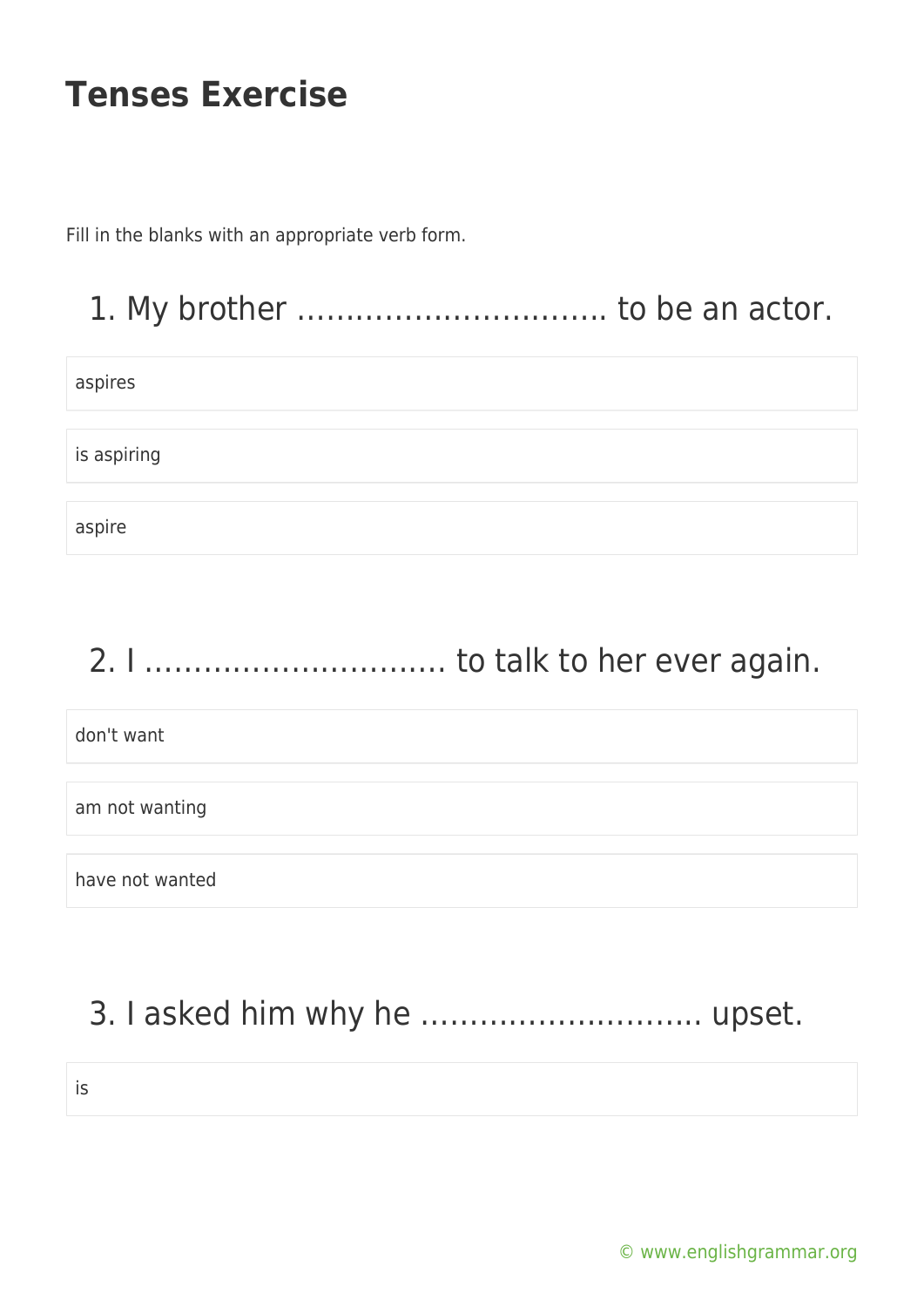was

has been

## 4. I wondered where she ……………………………

disappeared

has disappeared

had disappeared

# 5. She asked me if I ……………………. help her.

| can   |  |
|-------|--|
|       |  |
| could |  |
|       |  |
| would |  |

[© www.englishgrammar.org](https://www.englishgrammar.org/)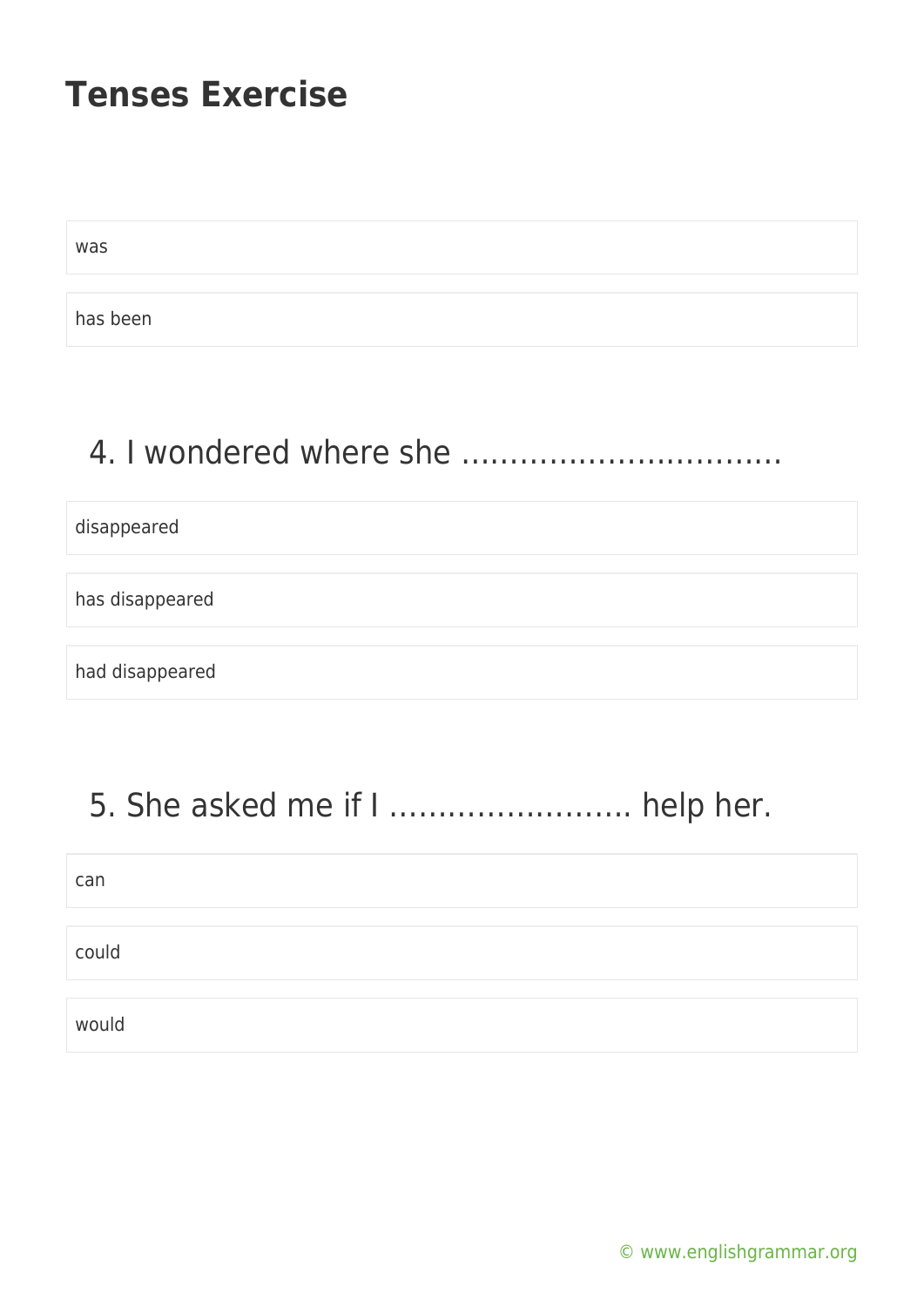#### 6. I will tell you as soon as I …………………………. from them.

| hear      |  |  |
|-----------|--|--|
|           |  |  |
| will hear |  |  |
|           |  |  |
| heard     |  |  |

# 7. She ………………………. really hard.

works

work

## 8. Meat …………………………. with me.

does not agree is not agreeing hasn't agreed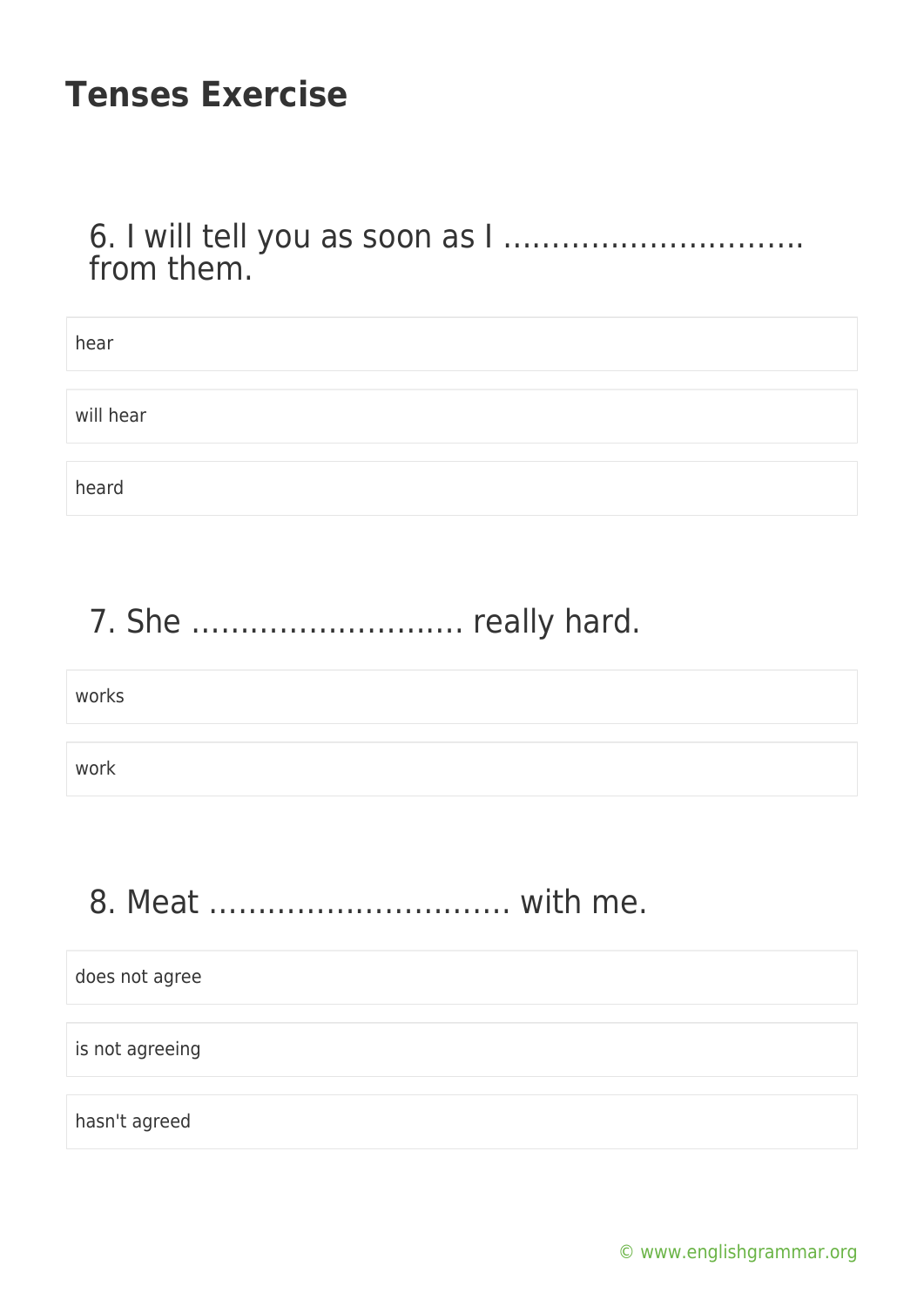#### 9. He never ………………………… to me.

| is listening |  |  |  |
|--------------|--|--|--|
|              |  |  |  |
| listens      |  |  |  |
|              |  |  |  |
| has listened |  |  |  |

#### 10. Birds of a feather ……………………….. together.

are flocking

flock

flocking

#### 11. I ……………………………. on this project for six months.

am working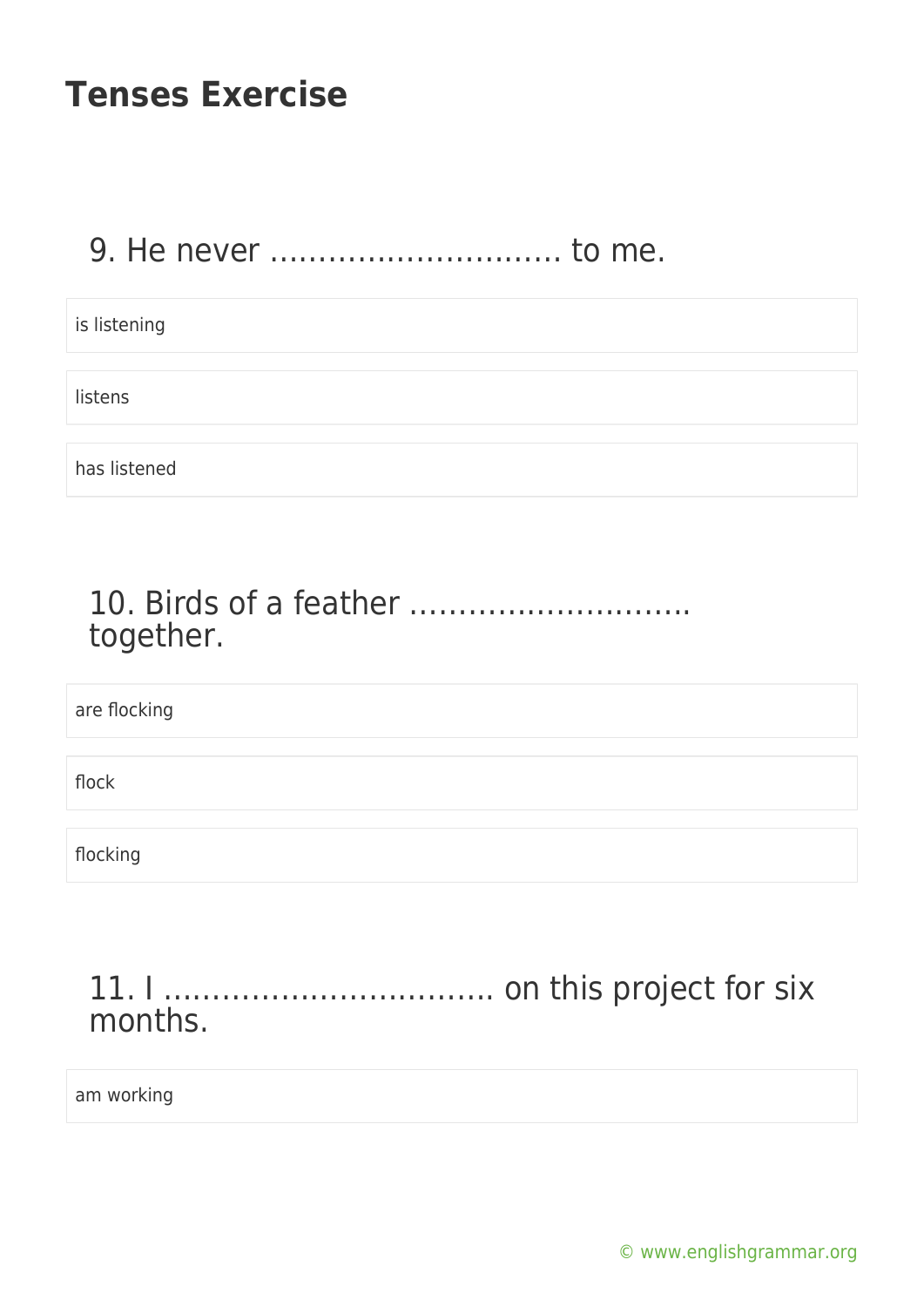have been working

work

# 12. Who ……………………….. the light bulb?

invented

has invented

did invent

#### Answers

My brother aspires to be an actor. I don't want to talk to her ever again. I asked him why he was upset. I wondered where she had disappeared. She asked me if I could help her. I will tell you as soon as I hear from them. She works really hard. Meat does not agree with me. He never listens to me. Birds of a feather flock together.